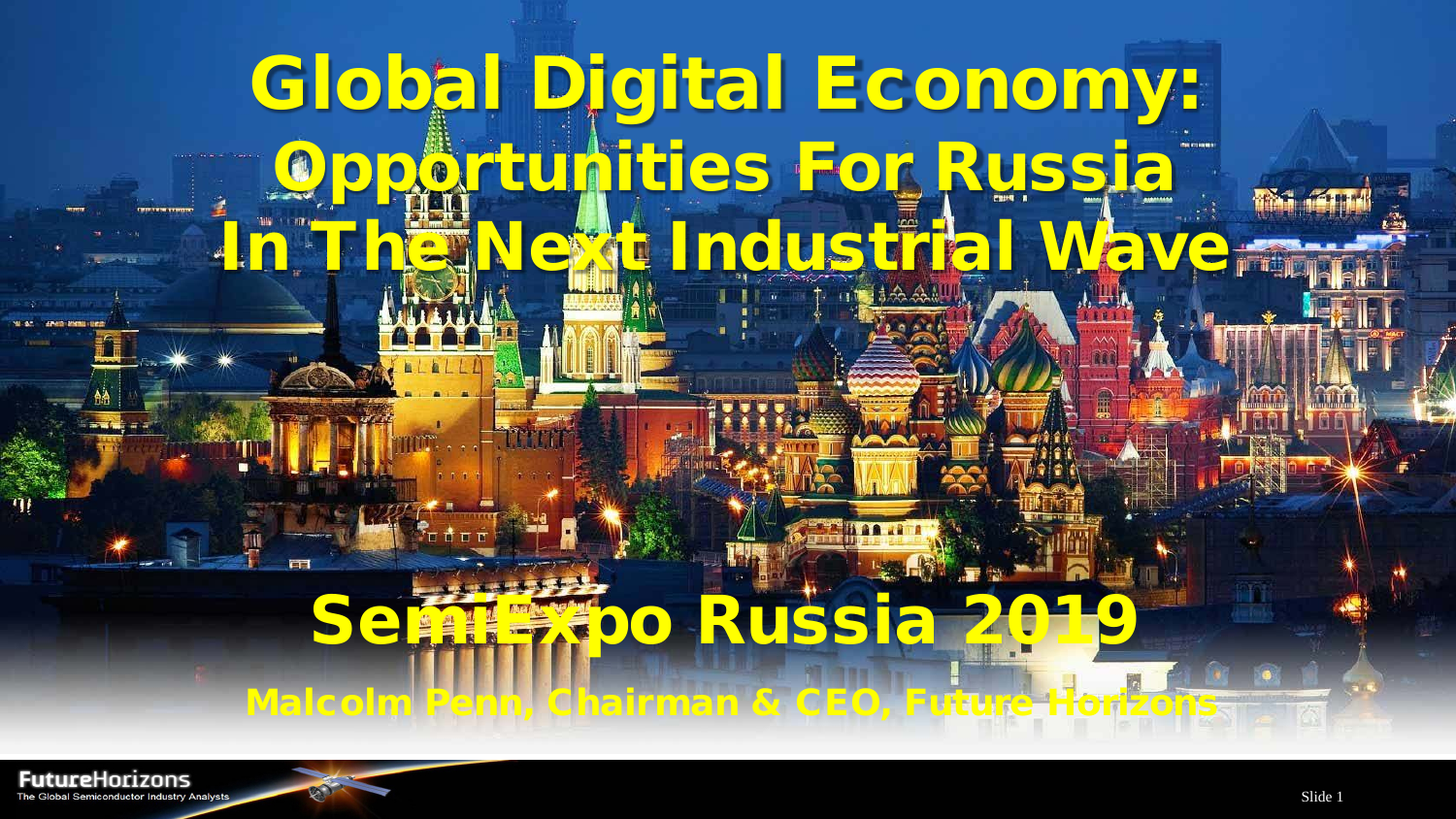# Future Horizons + ELINT SP

#### **Future Horizons**

- Active In Russia/Eastern Europe Since Founded In 1989 (100+ Visits Since)
- World's First Analysis Report On Russia/CIS/East Europe SC Industry (1990)
- East-West Electronics Moscow Office/Research Representation (1991)
- Strategic Partnership With Electronintorg/ELINT SP (1993)
- World's First Analysis Report On Russia/CIS Electronics Industry (1993)
- World's First East-West Electronics Industry Forum (1993)
- World's First Russian/CIS Distribution Forum (1995)
- World's First Analysis Report On Russia/CIS Distribution (1996)

#### **ELINT SP (Previously Electronintorg SP)**

- □ Successor To Electronintorg V/O & Electrointorg Co. Ltd Face Of Soviet & Russian Electronics Industry Since 1968
- □ Focus In Business Development, Representation, Marketing, Business Support, Electronics Industry Exhibitions & Professional Translation

**World's Premier Authority On The Russian Electronics Industry Plus 5 Decades Experience In The Global Semiconductor Market**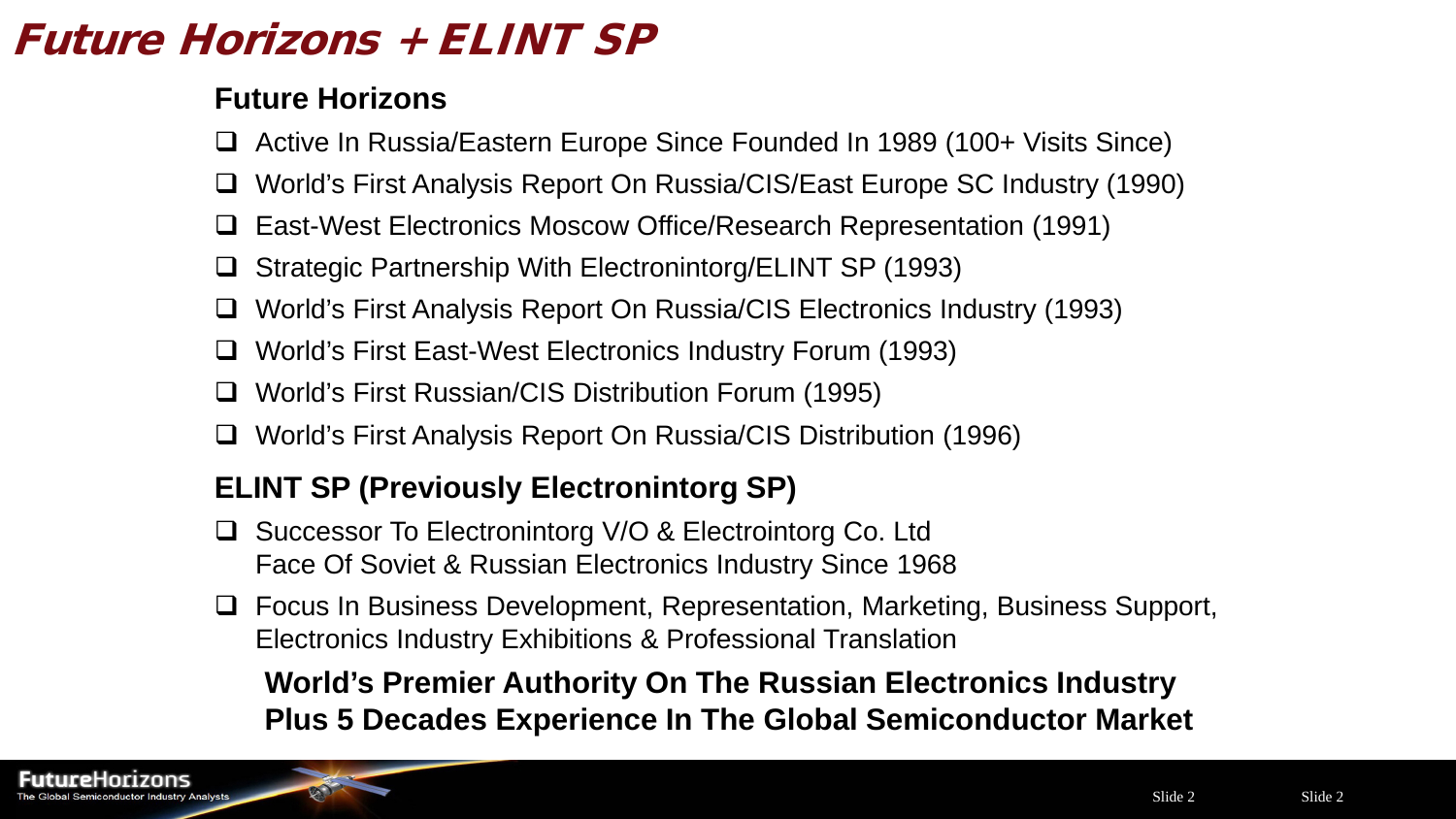# SC Market Update

#### 2018 Semiconductor Forecasts



- **We've ALWAYS Said This & Were Prepared To Make A Public Stand**
- **Went Out On A Limb In 2018 … But When You're Right, You're Right!**
- **Actual Growth = 13.7% 2H Slowdown Due To Economic Impact of Tariffs & China Slowdown**



#### **2019 Outlook**

- **Q1 Off To A Very Bad Start (-15.5%)**
- **Lingering Supply Chain Capacity Constraints Will Impact 2H**
- **Q2/2H Outlook Looking Strong**
- **Negative Growth Overall Now Looking Likely (Bear Scenario)**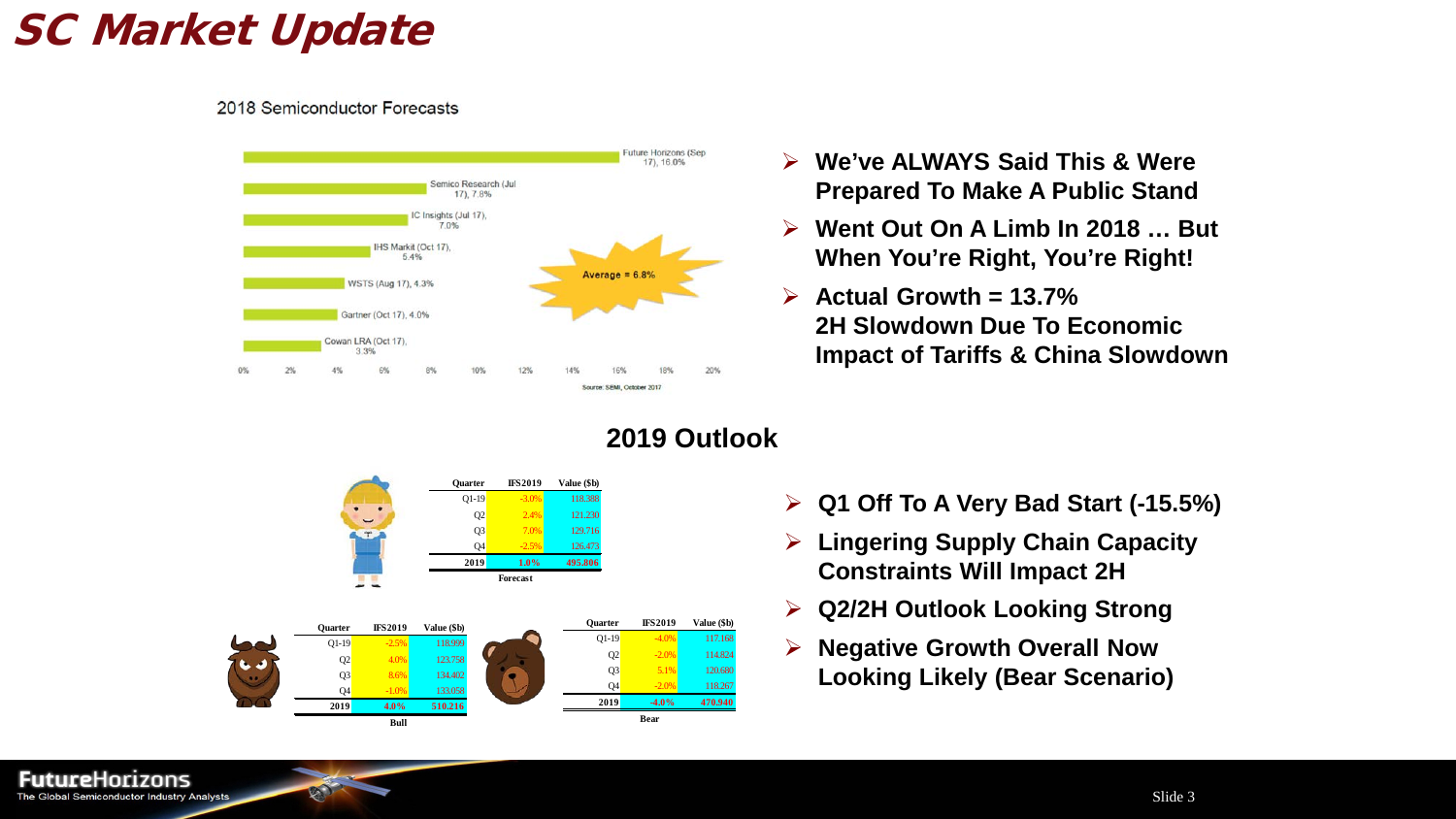# GDP Wildcard – Biggest Single Risk

- **US Growth Decline As Fiscal Stimulus Unwinds**
- ◆ China Growth Remains Strong But Gradually Declining
- **Elevated Downside Risks Due To Trade Barriers & Political Risks**
- **Tightened Monetary Policy Impacting Financial Markets**
- ◆ Protectionist Reactions To Structural Changes Derailing Growth

**Balance Of GDP Risks Now Tilted To The Downside … Tighter Conditions Ebbing Upside Surprises …**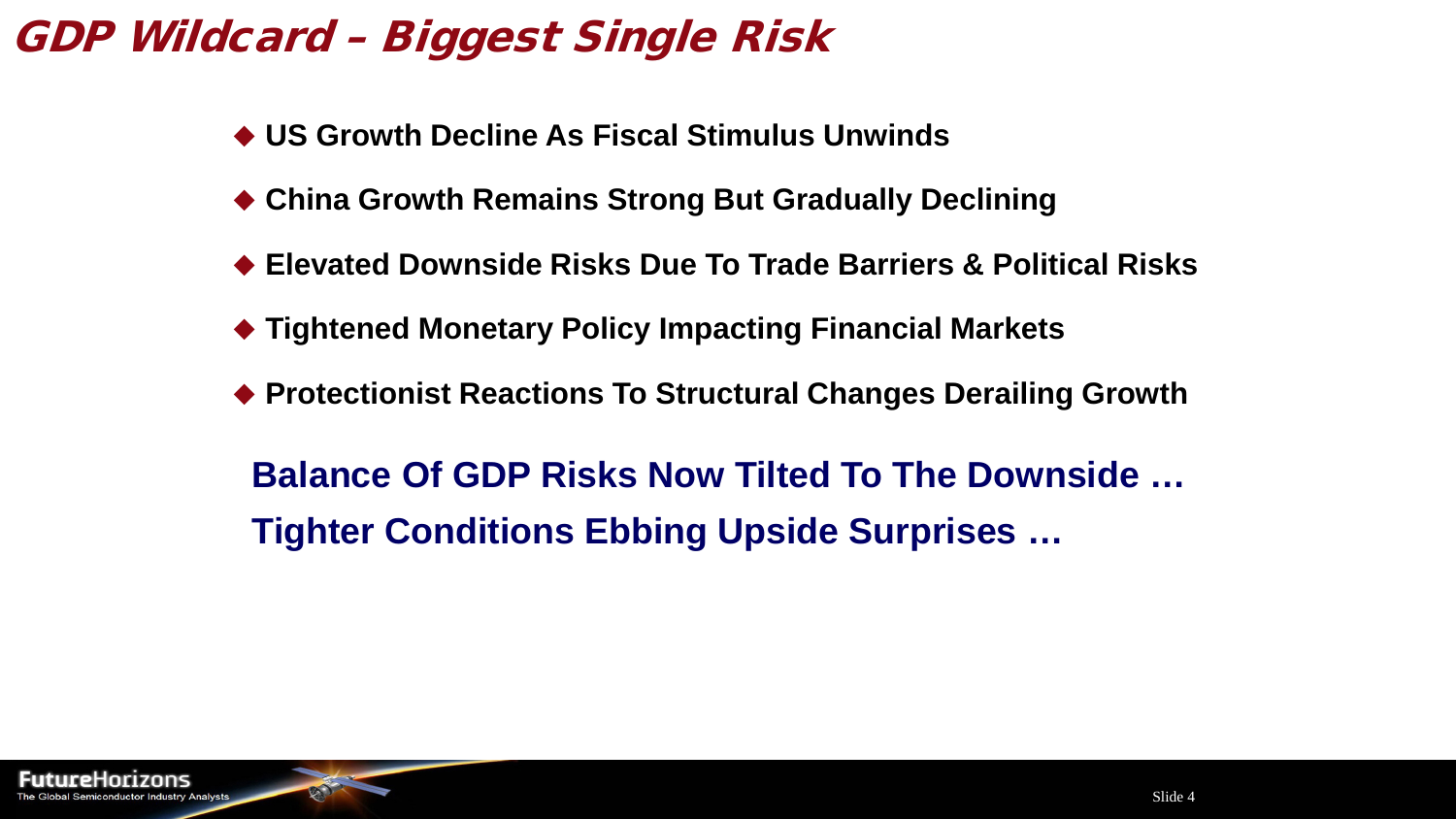# Chip Industry Basics Also Under Stress

- **Traditional Semiconductor Companies Being Squeezed** … By Vertically Integrated Organisations
- **Few Start-ups Can Fantasize About Challenging Incumbents Head-On** … But They Can Readily Either Find A Profitable Niche Or Be Acquired
- **Raising Money For Hi-Tech Chip Start-Ups In 2015-16 Was A Nightmare** … Big, Acquisition-Hungry Tech Are Now Re-Targeting Semiconductors
- **China Has Shown A Particular Interest In Developing New A.I. Chips** … So Too Is India … Russia Should Too
- **Need To Develop A Collaborative Culture in Russia**
	- … Both Horizontally & Vertically To Apply Industry Pressure On Establishment

### **Collaboration WORKS!**

~50 Years Professional & Personal Experience (Since 1970)

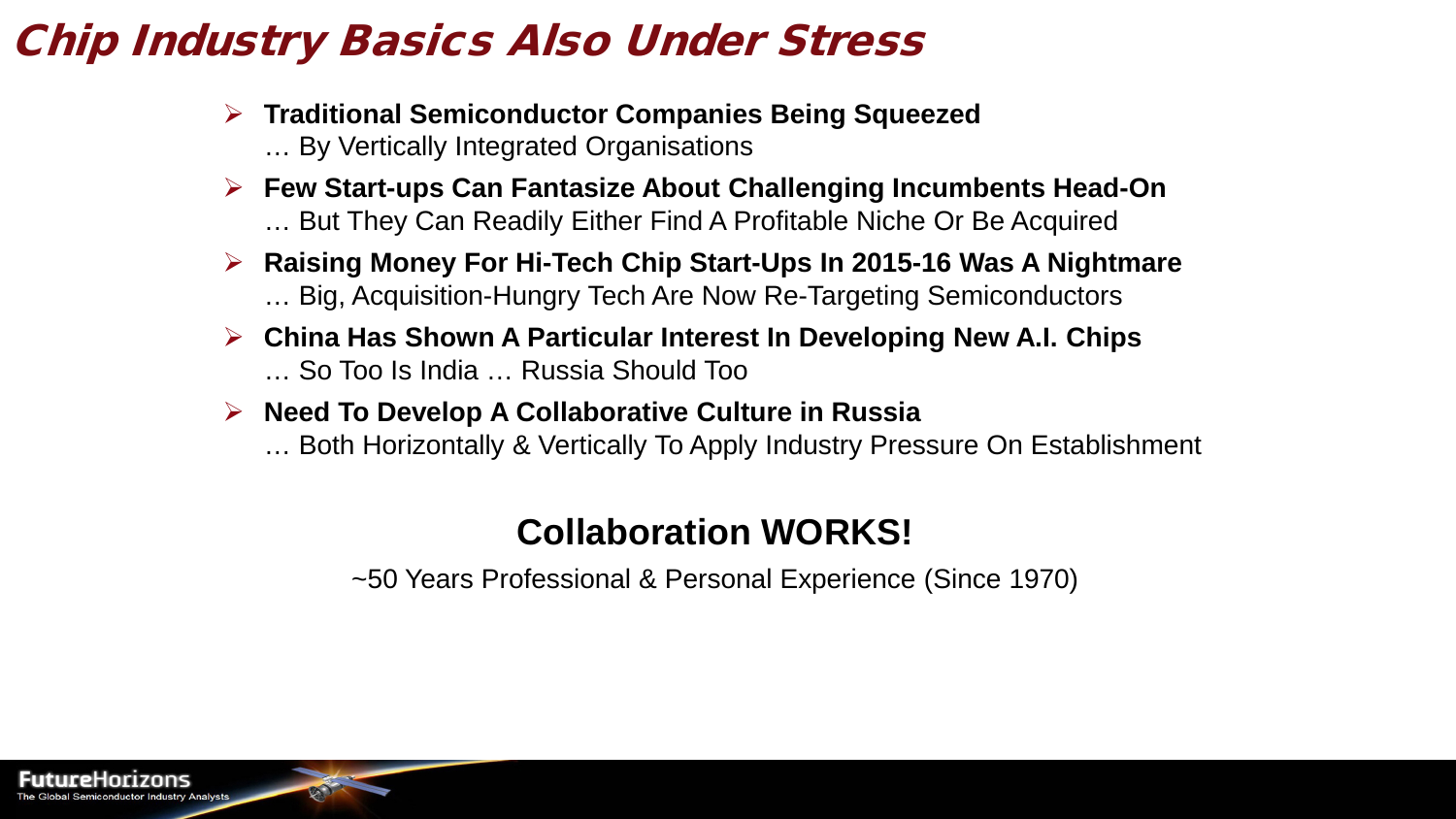# Future Growth





- **AI & Neural Networks**
- **Exercice & Automation**
- ◆ Bio & e-Medical
- **Quantum Computing**
- ◆ Alternative Energy
- ◆ Home Automation & Infotainment
- ◆ Automotive & Transportation
- **Smarter Smart Phones**

**Data Farming, Analysis & Applications … How They Transform Society & The Economy**

O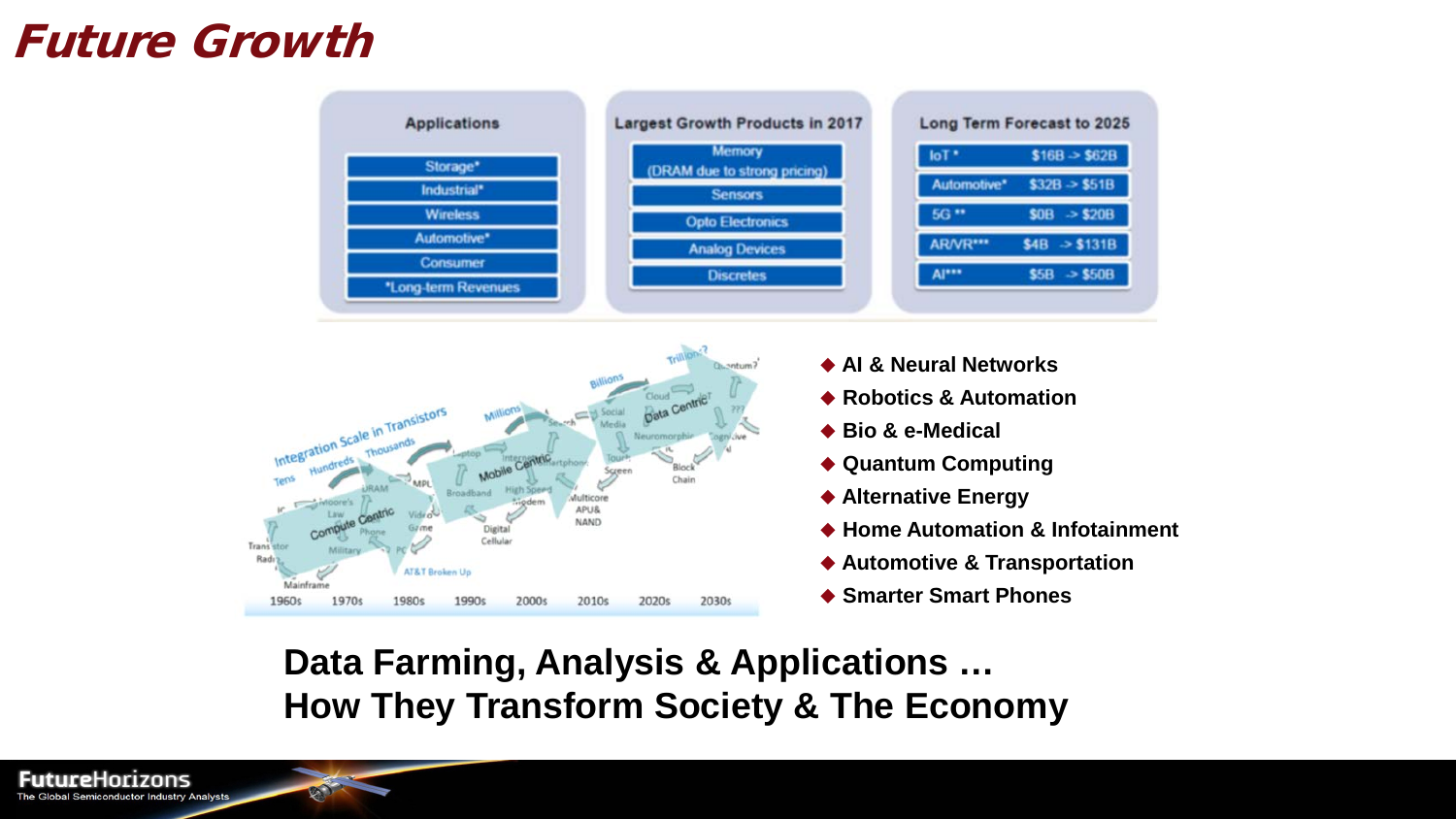# Long-Term SC Market Prognosis

| Rank | Country              | Proj. GDP (2030, PPP) | GDP (2017, PPP) | % change |
|------|----------------------|-----------------------|-----------------|----------|
| #1   | China                | \$64.2 trillion       | \$23.2 trillion | $+177%$  |
| #2   | India                | \$46.3 trillion       | \$9.5 trillion  | +387%    |
| #3   | <b>United States</b> | \$31.0 trillion       | \$19.4 trillion | $+60%$   |
| #4   | Indonesia            | \$10.1 trillion       | \$3.2 trillion  | $+216%$  |
| #5   | Turkey               | \$9.1 trillion        | \$2.2 trillion  | +314%    |
| #6   | Brazil               | \$8.6 trillion        | \$3.2 trillion  | $+169%$  |
| #7   | Egypt                | \$8.2 trillion        | \$1.2 trillion  | +583%    |
| #8   | Russia               | \$7.9 trillion        | \$4.0 trillion  | +98%     |
| #9   | Japan                | \$7.2 trillion        | \$5.4 trillion  | +33%     |
| #10  | Germany              | \$6.9 trillion        | \$4.2 trillion  | $+64%$   |

- **Ultimately GDP Should Converge With Share Of Global Population**
- **Advanced & Developing Economies' Divide Continues To Close**

- ◆ Disruption Is Inevitable ... It Brings New Opportunities
- ◆ Moore's Law Is Not Just About Technology But Systems & Applications
- ◆ New Application Drivers Need Brain Power & Intellect
- ◆ Russia Can Drive Change Not Just Be Driven By It
- **The Next Industrial Wave Is A Natural Fit For Russia**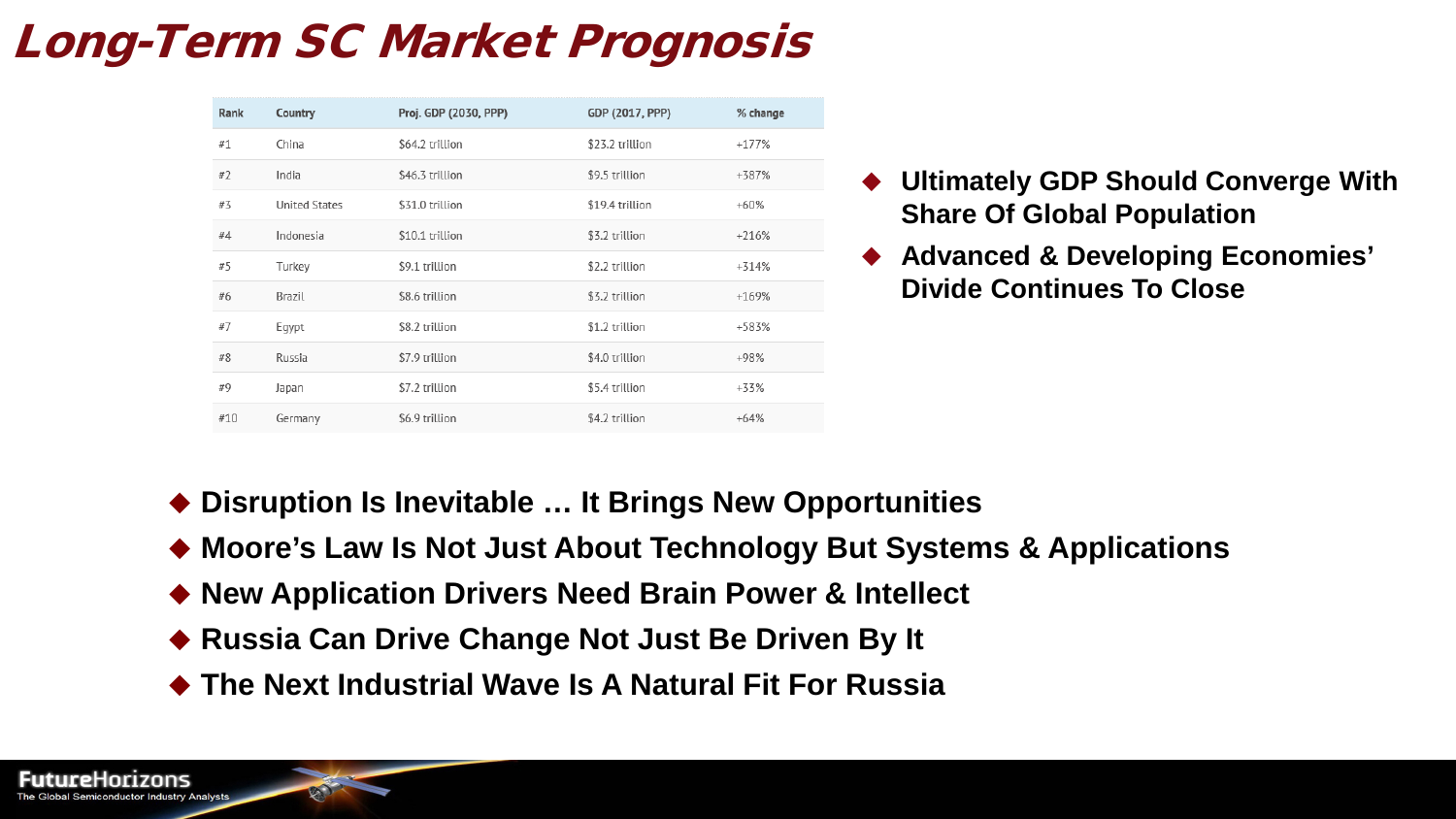# Know Your Value Proposition



**\$50-\$100 High-End MPU … \$6-7 MCU/Std Logic/Memory**

**\$0.05 At The Chipless/IP Level \$4.50 At The Foundries \$9.00 For Semiconductors \$50 For OEMs \$450 For Services /Content**

# **Need To Circumvent The Industry Bars (Quantum Layers) IP First … End Equipmant Next … SC Foundries Will Follow**

*Source: SEMI/Company Reports/Future Horizons*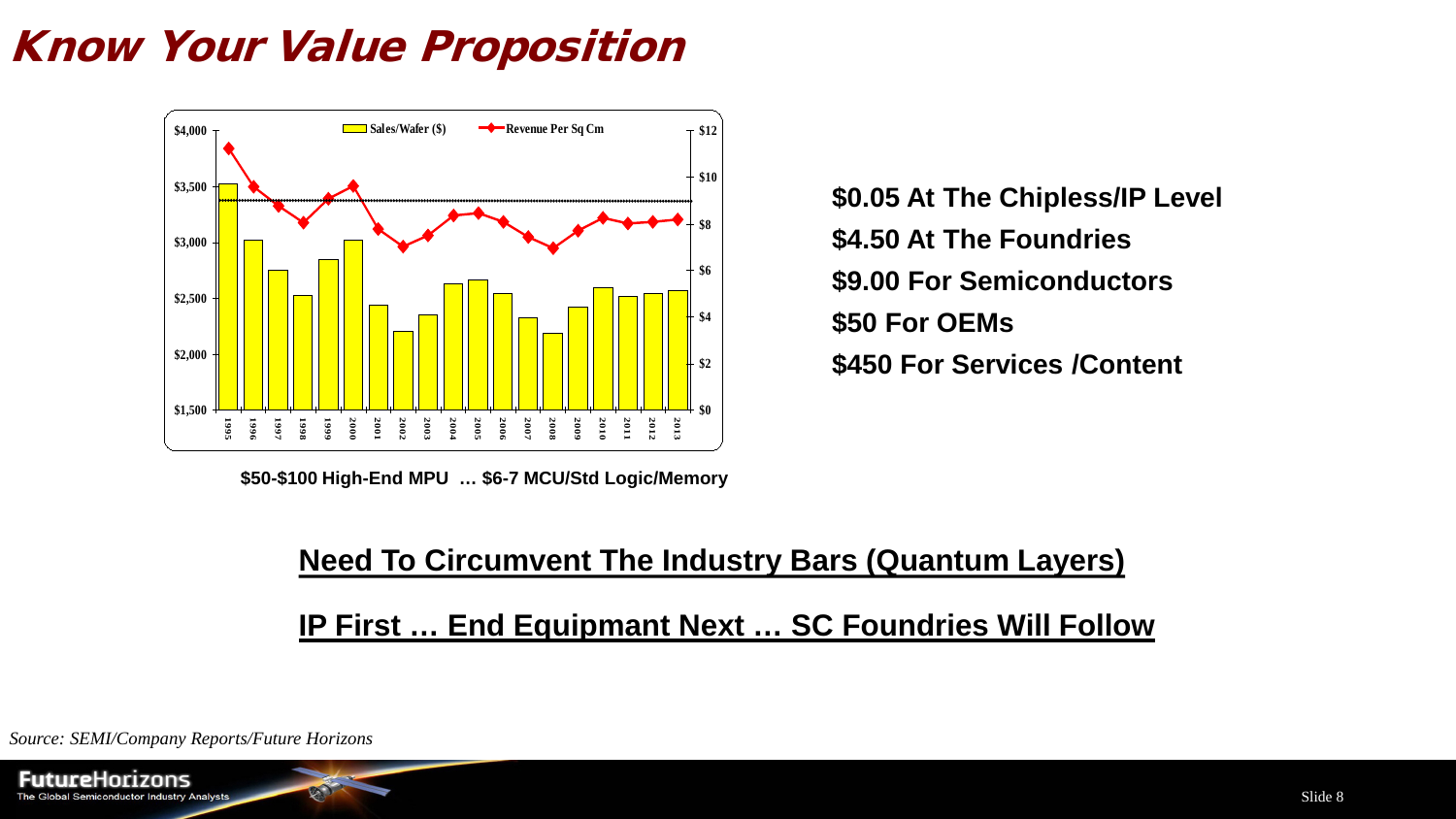# Need A Disciplined Approach (FH Value Test)

- **1. What Problem Are You Solving**
- **2. What Value Are You Creating**
- **3. How Will You Make Money**
- **4. Barriers To Entry**
- **5. Competition (Companies Not Products)**
- **6. Is The Market Big Enough / Growing**
- **7. How To Validate Idea**
- **8. Map Out Your World**
- **9. PEST (Political, Economic, Social, Technological) Or SWOT**
- **10. How To Overcome Customer Inertia**

### **We Can Help You Succeed**



**www.elintsp.com elintsp@mail.ru**

O



**www.futurehorizons.com mpenn@futurehorizons.com**

**Already Helped 50+ Firms Establish Business Relationships In Russia** (Incl. ADI, ASM-L, DEC, IR, LG, Mietec, Nikon, Samsung, Synopsys, TI...)